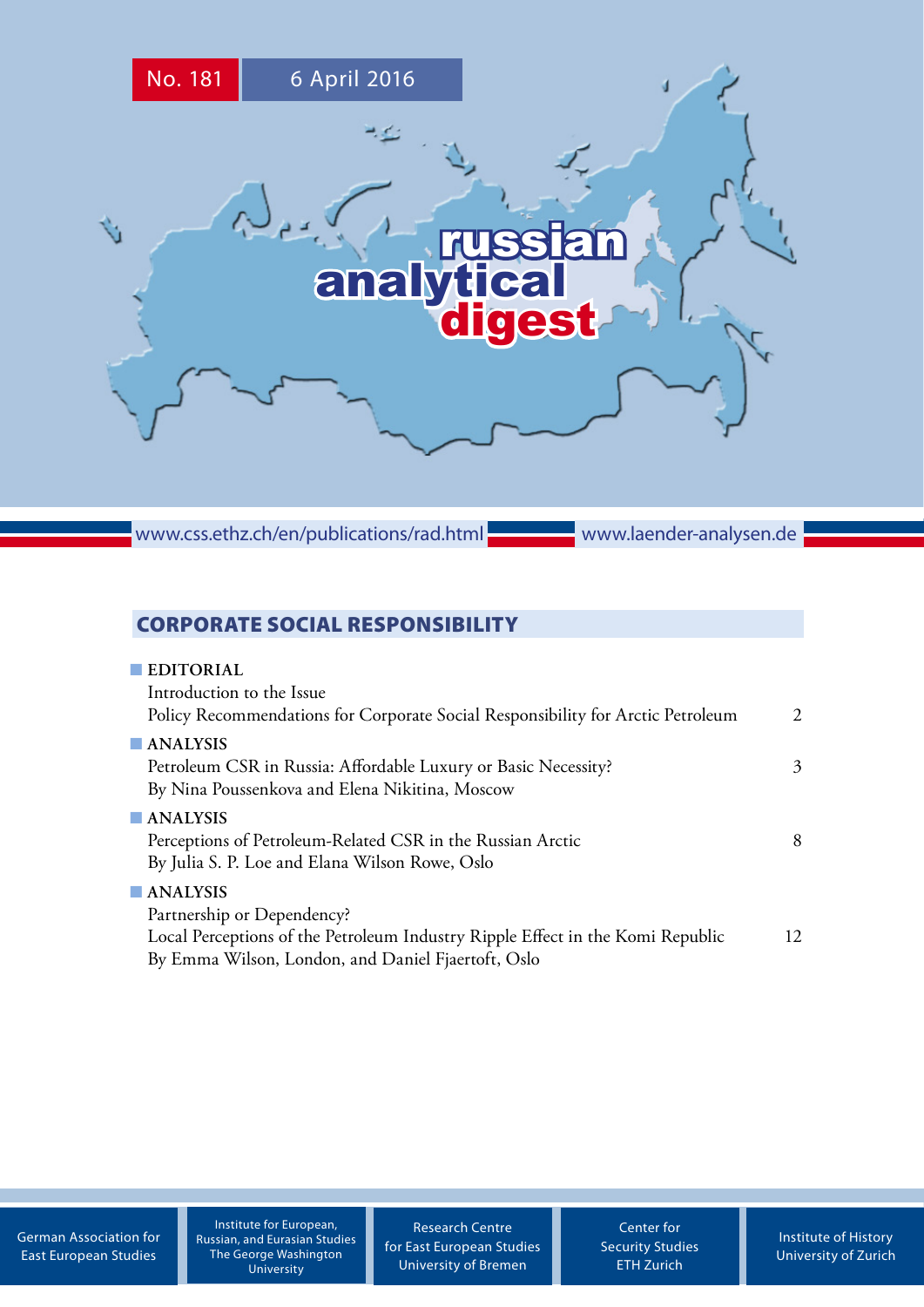# <span id="page-1-0"></span>**Introduction to the Issue Policy Recommendations for Corporate Social Responsibility for Arctic Petroleum**

Ilan Kelman, UCL, London and NUPI, Oslo. Julia S.P. Loe, Fridtjof Nansen Institute, Oslo. Emma Wilson, ECW Energy, London. Elana Wilson Rowe, NUPI, Oslo. Nina Poussenkova, Sampo, Moscow. Elena Nikitina, Sampo, Moscow. Daniel Fjærtoft, Sigra Group.

 $\sum$  layers involved in petroleum exploration and extrac-<br>tion frequently propose corporate social responsi-<br> $\frac{1 \cdot 1}{2 \cdot 2 \cdot 2 \cdot 1}$ bility (CSR), while those who oppose such activities critique CSR with equal vigor. A common understanding of CSR's theoretical and practical meanings rarely exists—and perhaps could not and should not exist. Using Arctic petroleum in Norway and Russia, the research reported in this issue identifies and analyzes similarities and differences in CSR perspectives and perceptions.

The articles included here cover the field work in four case studies where semi-structured interviews were conducted: Hammerfest, Murmansk, Komi Republic, and Nenets Autonomous Okrug (NAO). Interviewees included the local population, regional and local authorities, NGOs, and petroleum company representatives. Additionally, an input-output model of economic analysis was developed to determine how much petroleum contributes to the economy in the Komi Republic. The results were compared with Norway in order to investigate the petroleum industry's capacity to drive regional growth in Russia and Norway.

The field work and economic analyses reported in the other articles provide the basis for a set of policy lessons which are summarized here. These lessons apply to all players involved in petroleum-related CSR, including companies, governments, non-governmental organizations, and citizens—whether inside or outside the communities involved.

A first step is to ensure that definitions used for CSR and related terms are clear. Mismatches can occur through both language and culture. With regard to language, the phrase CSR emerges from English and generally from a Western, academic context. While the phrase is translated into, and used in, other languages, including Norwegian and Russian, the understanding is not as straightforward as in English.

Culturally, even when speaking the same language and using the same words, different meanings emerge. Interpretations of CSR can range from supporting a company's employees to being environmentally friendly to providing sports and entertainment facilities for the entire community. Understandings frequently differ regarding how to consult a community and what to do with the consultation results.

If CSR is about working with people and communities to determine and respond to their needs, then consultation can be particularly tricky. No community is homogenous and many researchers and policy makers even suggest that the concept of "community" is too abstract and nebulous to be of practical use. Individuals differ, meaning that their needs, interests, and modes of expression differ.

Dealing with only leaders, elected or otherwise, cannot suffice to understand any group of people. Often, those making the decisions or negotiating on behalf of the "community" regarding collaboration with petroleum companies reap the most benefits, but they are not the ones most negatively affected by the consequences of the decisions or by the petroleum-related activities.

One overall lesson from the case studies is that divisions identified amongst views in the community did not follow stereotypical lines. Splits were not observed along for-profit/NGO or indigenous/non-indigenous lines. Instead, at community and individual levels, those inside the sector tended to be more positive about petroleum-related CSR than those outside the sector.

At times, being an "insider" meant being closer to the center of wealth and farther from the industrial sites, rather than necessarily working for the sector. But where personal benefits were perceived to emerge from petroleum, especially related to CSR (or simply standard company operations), then people tended to be more favorable towards petroleum exploration and extraction.

Consequently, to understand local contexts and differences amongst and within groups, people need to be consulted and engaged on their own territory in their own ways. Holding an open meeting in the capital is useful, but is only a partial step. Not everyone has the time or ability to attend—nor might everyone wish to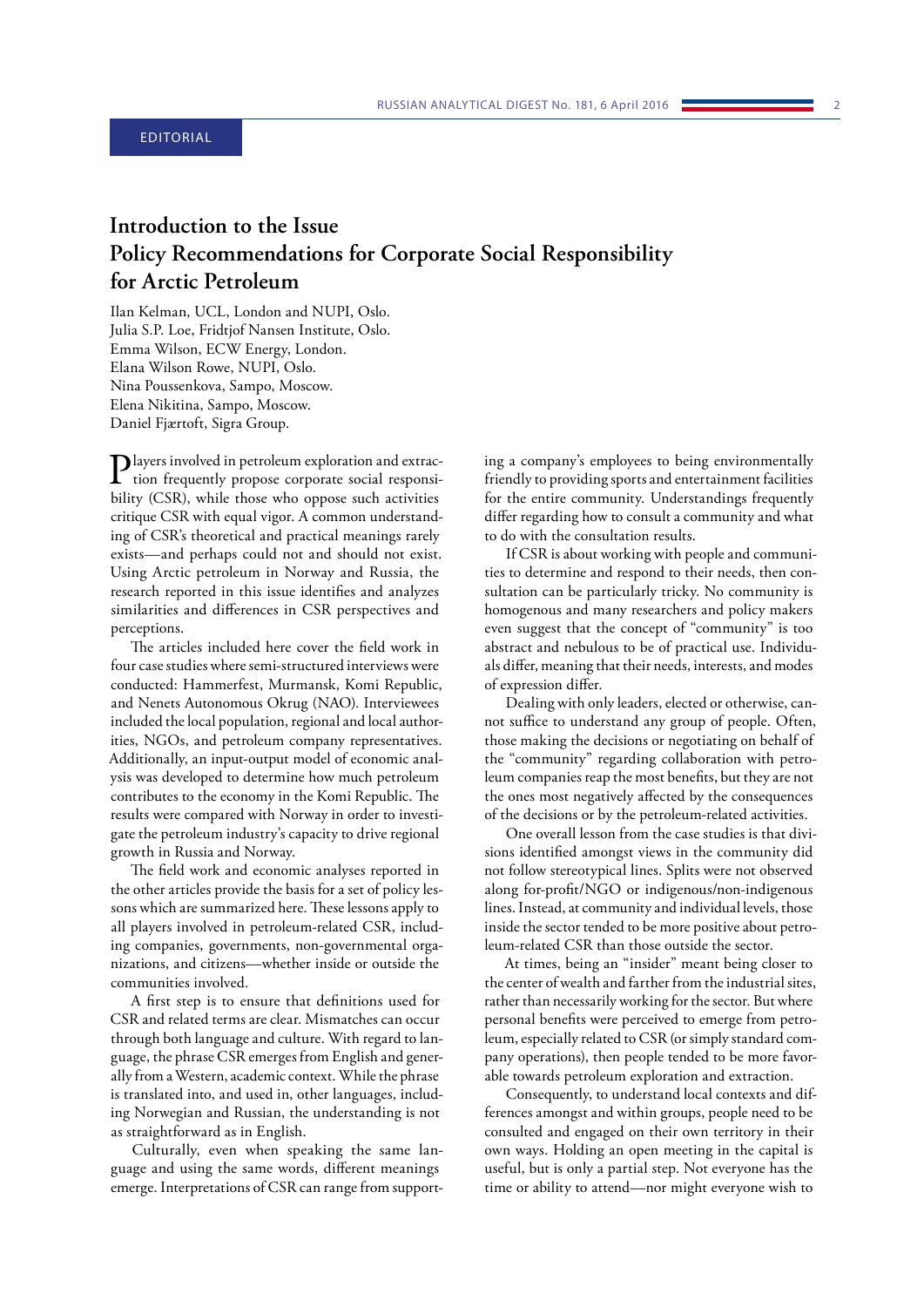<span id="page-2-0"></span>be publicly open about their questions and concerns. Community consultation also means heading out into the villages and countryside to see how people live, what they need, and what they can contribute; learning from them on their own terms. A "one size fits all" approach to consulting about CSR, or for implementing CSR, cannot give a full or accurate picture.

Instead, CSR should not stand isolated from other livelihoods and development activities. The social and political contexts in which a company operates, and the varying contexts for different community sectors, need to be understood by governments, companies, and nongovernmental organizations. CSR goals would need to be lucidly strategized, articulated, and communicated as part of a conversation and dialogue, not as a one-way provision of information to those who turn up. Listening and responding is as important as presenting and responding.

This situation does not mean that all individuals and community sectors are entirely correct in their views or must be completely obeyed. In the same way that selfcritique and self-reflection should be part of conducting CSR, critiquing and reflecting on what people in the community divulge are important activities. Perceptions can diverge due to differential access to different information—as well as due to varying impacts of petroleum-related work. People have personal and collective agendas which they have a right and duty to promote.

No knowledge form or source is a panacea. No single individual or entity necessarily has all the right answers. Working with communities regarding petroleum-related CSR means creating a partnership, seeking a representative sample for consultation, and being flexible about the meanings and practicalities of CSR.

#### ANALYSIS

## **Petroleum CSR in Russia: Affordable Luxury or Basic Necessity?**

By Nina Poussenkova and Elena Nikitina, Moscow

#### **Abstract:**

Petroleum CSR in Russia is particularly important in remote Northern regions with harsh climate, and it has specific national characteristics that result from historic, economic, political and psychological factors. Soviet social responsibility in the oil and gas industry was born in West Siberia where major oil fields were discovered in the 1960s, and tens of thousands of workers from the "mainland" arrived in a sparsely-inhabited land with adverse natural conditions. Siberian oil production associations had to become the "founding fathers" of oil towns and ensure acceptable living standards for their employees, so that they would meet challenging crude production plans. This all-encompassing social responsibility was the consequence of mismanagement and dysfunctions within the Soviet system, a low level of automation and poor productivity in the oil industry, and the harsh climate of West Siberia. During the 1990s, most vertically-integrated oil companies divested their non-core social assets, passing them to municipalities, and their social responsibility began to resemble the CSR of International Oil Companies. Now, all Russian petroleum companies proclaim firm commitment to CSR in accordance with globally-recognized principles. However, a survey of CSR perceptions among MBA students from the main oil and gas companies show that their views are a combination of the Soviet legacy, recollections of the roaring 1990s, the current situational context, and Western attitudes that were transplanted into Russia.

#### **Understanding Expectations**

With the oil and gas industry of Russia moving further North and East, to uninhabited regions with harsh climate, "petroleum" corporate social responsibility is becoming increasingly important. In general, the concept of corporate social responsibility (CSR) remains rather vague, and views on its essence range

from "A company's business is business" of Milton Friedman to "Doing well by doing good" ascribed to Benjamin Franklin. CSR perceptions across countries are largely determined by national context—history, traditions, socio-economic development, and even public mentality. Also, different companies focus on different aspects of CSR in their sustainability strategies.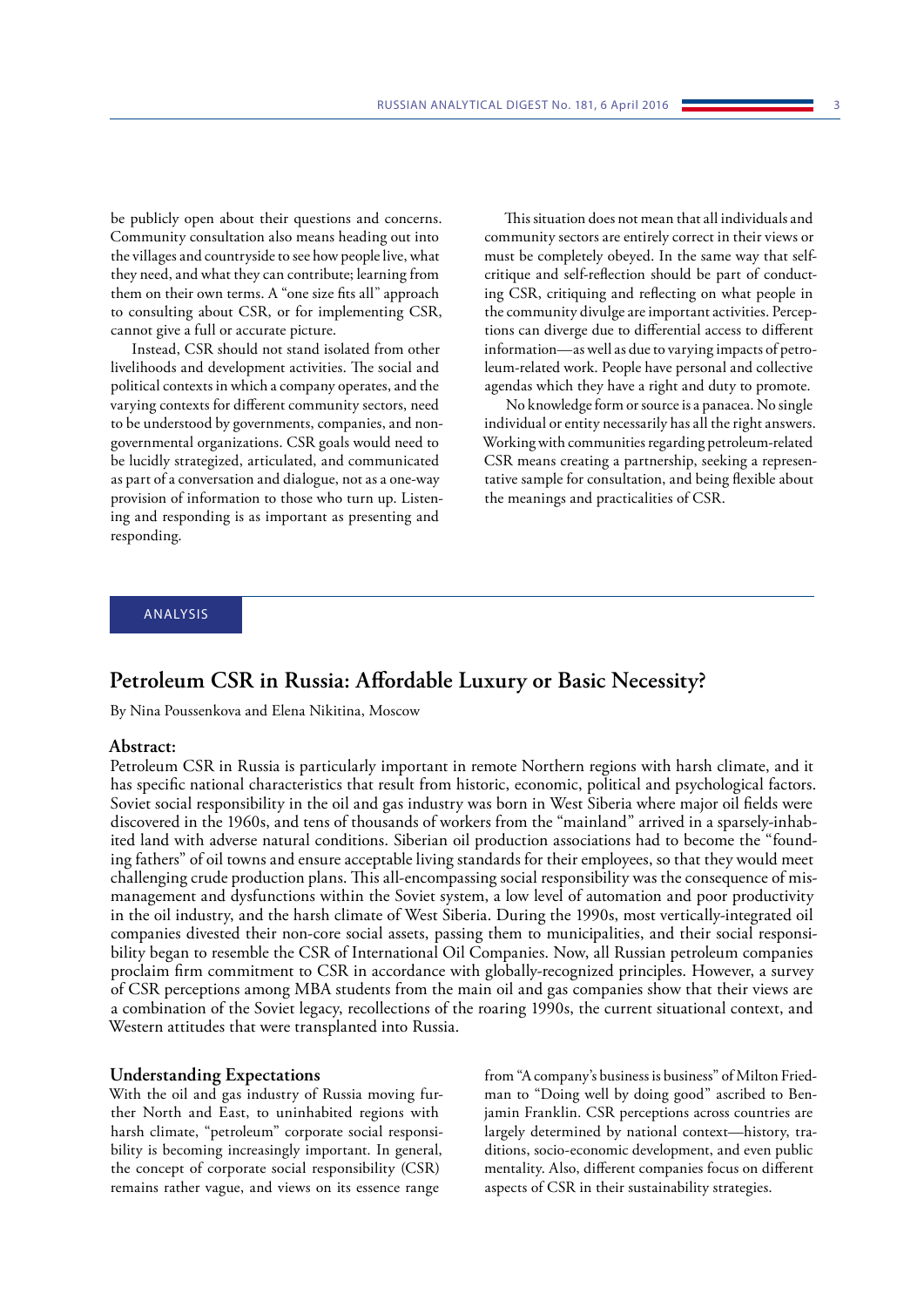Therefore, the project "Sustainability and petroleum extraction: Corporate and community perspectives in Northern Norway and the Russian Arctic" can add real value, since it is important for foreign petroleum companies, including the Norwegian Statoil, to understand what the Russian authorities and population expect from them in terms of social and environmental actions. In their turn, Russian companies, such as Rosneft and LUKOIL which are expanding their presence in Norway, should be aware of the Norwegian perceptions of CSR.

## **Past Realities**

Interestingly, some respondents to our surveys spoke nostalgically about "Soviet social responsibility". To understand this phenomenon, one should recall the history of the Soviet oil industry. It was born before the 1917 revolution in Azerbaijan and the North Caucasus: territories with mild climate and relatively well-developed social infrastructure. After WWII, the activities moved to the Volga-Urals region, where living conditions were quite adequate and the economy was reasonably welldiversified, so there was no particular need for a special "petroleum" social responsibility.

But then, in the early 1960s, the industry shifted to West Siberia, where huge oil fields were discovered. It is a sparsely-populated region with extremely severe climate (temperatures range from -50˚C in winter to +40˚C in summer), covered with swamps, and plagued by myriad mosquitoes. Overnight, tens of thousands of workers "from the mainland" arrived to prospect and produce the "black gold" in an area with no roads and just a few wooden houses, in typical Soviet gross mismanagement and disregard for people.

As Thane Gustafson has pointed out, energy decision-making in the USSR was unbalanced. "Hydrocarbons have been excessively favored over coal and nuclear power, Tyumen's province over the rest of Siberia, development over exploration, field operations over industrial support, short-term output over sound infrastructural development (such as housing and roads), and autarky over interdependence—in short, there has been a chronic favoring of the near-term over the long, the safe over the risky, and narrow objectives over the broad ones"1 .

Thus, in 1964, Surgut, a town with the population of 5,000 people, had only seven enterprises. By 1965, there were over 60 new enterprises, and their employees had to be somehow housed and fed<sup>2</sup>. The regional

party committee tried to cope with these problems, but its capacities were simply not enough. So, oil production associations (PA) came to the rescue—they needed capable workers to fulfill challenging oil production plans.

Moscow planners pushed the oil ministry toward inexorably higher output levels, and they were not particularly concerned how the West Siberian oilmen reached the targets. Given insufficient automation and poor labor productivity, Siberian PAs had to attract large quantities of manpower. Consequently, the oil and gas ministry used two methods: either housing workers in permanent base towns in the region and sending them on temporary duty to the fields or flying in workers from outside Siberia on a two-week rotation. However, the fly-in system was hard on the oilmen and detrimental for efficiency.

Many new arrivals were lured to West Siberia by money and/or the chance for career advancement. Indeed, oilmen's salaries were adjusted by a regional coefficient of 1.7, and the so-called Northern coefficient.

But financial incentives alone were not enough to make oilmen stay in West Siberia. The main reasons for high personnel turnover were bad living conditions: initially, workers often lived in tents in winter where water froze in glasses. So, oil PAs had to rapidly erect wooden barracks or convert storage facilities… Interestingly, geophysicists, rather than construction workers, built the first two panel 5-storey houses in Surgut in 1965–1966.

In addition to housing, oilmen had to build cinemas and recreation centers because the young workers had nothing to do in their free time and soon conflicts began in West Siberia. In 1967, Glavtyumenneftegas began to construct two major rest and recreation centers for Siberian oilmen in the Tuapse region on the Black Sea.

Lev Tchurilov, the last USSR Minister of the Oil and Gas Industry, describes how social problems were resolved at the start of oil production in West Siberia in his book "Lifeblood of Empire. A Personal History of the Rise and Fall of the Soviet Oil Industry"3 . When he was appointed director of the Nefteyugansk Oil Production Unit, there was only one small bakery (built by geologists) in the town of Nefteyugansk. However, its capacity was absolutely insufficient for the rapidly growing population of oilmen. They ordered a couple of mobile military ovens that were regularly breaking down. One unlucky day both of them broke down, and the town was left without bread. Oilmen began to hurriedly build a new powerful bakery for their own needs and meanwhile bread was flown to the town from Surgut, Nizhnevartovsk and Khanty-Mansiisk.

<sup>1</sup> Thane Gustafson. Crisis Amid Plenty, Princeton University Press, 1989, pp. 58–59.

<sup>2</sup> Oil Epopee of West Siberia. Ed. By M.Krol, Moscow, Publishing House Neftyannik, 1995, p. 33.

<sup>3</sup> Lev Tchourilov with Isabel Gorst and Nina Poussenkova. PIW Publications, 1996.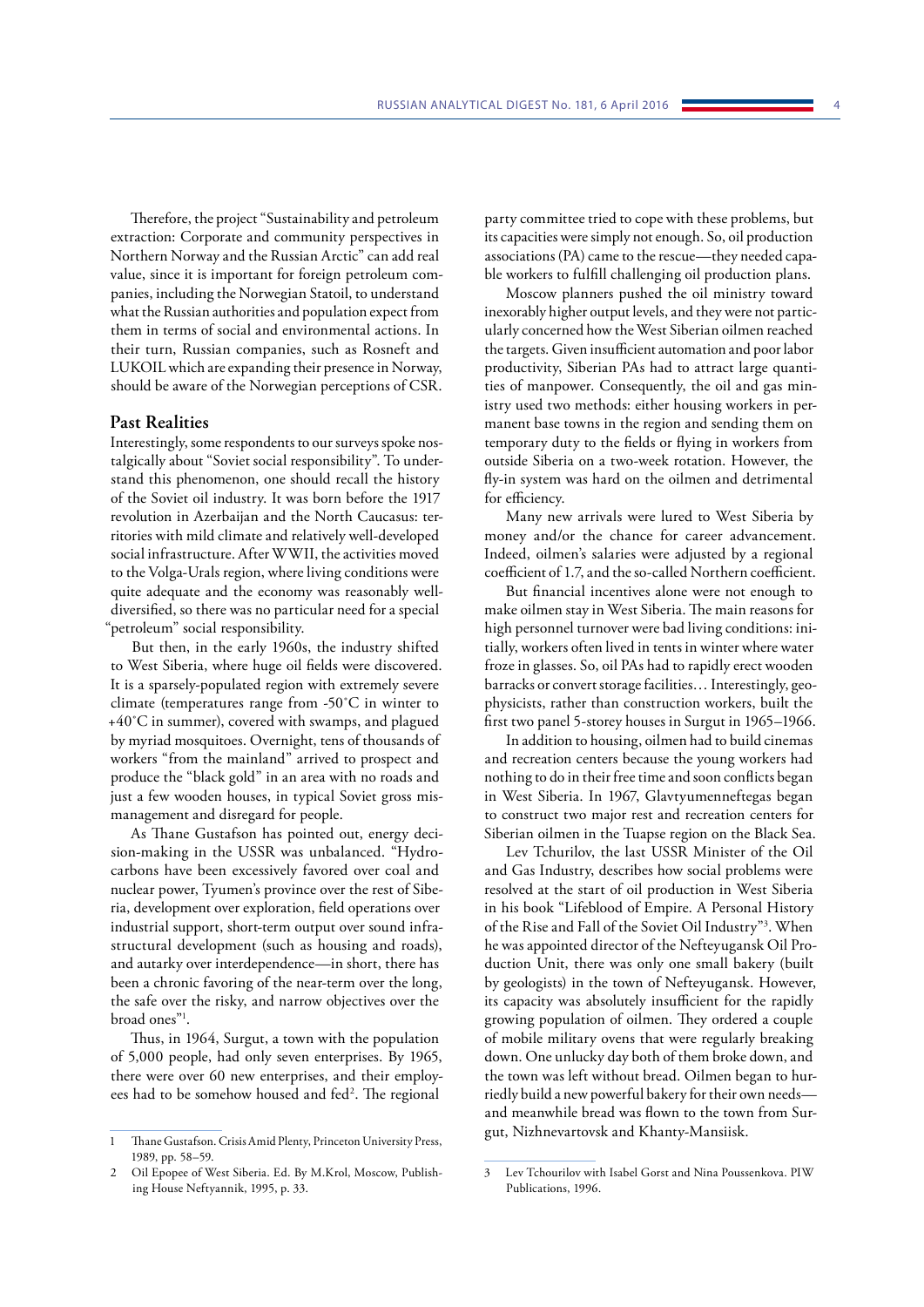Moreover, given the total shortage of consumer goods in the USSR, the simplest task turned into a "mission impossible", and oilmen relied only on their ingenuity. Lev Tchourilov recalls that TV antennas were installed in Surgut in 1967, but Nefteyugansk was located too far away, and the quality of TV transmission left much to be desired. Armed with a sack of delicious Siberian smoked fish, oilmen went to Riga where a major electronic plant was based. There, fish was swapped for a powerful antenna that they installed on an old drilling rig—and the TV began to function properly in Nefteyugansk.

In December 1969, the decree of the CPSU Central Committee and the Council of Ministers "On Measures Aimed at Accelerated Development of the Oil Industry in West Siberia" was adopted. It envisaged, among other things, large-scale construction of the oil towns. But even 15 years later, in 1985, the availability of housing in the West Siberian petroleum sector was just 66% of the Russian average. The availability of schools was 79%, child-care facilities—44%, hospitals and policlinics—55% of the norm<sup>4</sup>.

Yet, if state-of-the-art technologies were used and labor productivity improved, the number of workers in the Siberian oil industry could be reduced, as well as the resulting social expenditures. Instead, the oil sector was forced to build permanent towns in the extreme North. These settlements grew far faster than planned, as new workers were brought in to compensate for shortfall in other inputs. In the early 1980s the population of the Tyumen province grew twice as fast as projected: the net increase was nearly 750,000 people, instead of the 370,000 originally planned. Much of the housing problem, therefore, was a symptom rather than a cause<sup>5</sup>.

Therefore, oil companies had to maintain non-core social assets (schools, bath-houses, cow-breeding farms, etc.): everything they needed to make life reasonably adequate for their workers. These non-core social activities took up much of their time and energy, sometimes interfering with their key job.

Thus, the 1985 oil production plan was fulfilled only by 94%, and the shortfall was mainly in West Siberia. The CPSU and the relevant ministries identified the principle reasons of this failure as follows: insufficient focus on supplying workers with housing and social and cultural infrastructure, low rates of new field development, shortage of modern equipment, etc<sup>6</sup>.

Therefore, the much admired Soviet "petroleum" social responsibility resulted from a number of factors:

the harsh West-Siberian climate; mismanagement and dysfunction in organization of oil production; low labor productivity and insufficient level of mechanization. And heads of oil PAs had to heroically cope with adverse natural conditions, challenging crude production plans, pressure and interference from Moscow, and, in addition, had to be "founding fathers" of oil towns. Regrettably, the petrodollars that the USSR earned from exports of hydrocarbons produced with such hardships were not used to raise the living standards of the people.

During the 1990s, when market reforms began in Russia, and PAs were corporatized and privatized, transforming into vertically-integrated oil companies, many of them divested of their social assets in order to raise operating efficiency and transferred them to the local municipalities. Still, it remains an open question whether their efficiency improved due to this divestment, and whether the quality of social services provided by the municipalities to the residents remained adequate.

In general, the 1990s were the period of economic, social and political upheavals in Russia, low oil prices, crude production decline, galloping inflation and rampant non-payments. Oil companies were forced to reduce investments, shut down wells and delay payment of salaries. In response, oilmen went on strike under a popular slogan "Hungry oilman—a shame to Russia". In Autumn 1993 a strike of some 7,000 oilmen began because they had not received salaries for over six months<sup>7</sup>. Clearly, CSR issues were not the top priority in such conditions.

However, even in these troubled days, some oil companies were globalizing, hiring foreign advisors, establishing alliances with international partners, entering world capital markets, and learning the internationallyaccepted rules of the game, including in the CSR sphere.

#### **Present Myths**

In the 2000s, life in Russia was stabilizing, oil prices were rising, crude production was increasing, and CSR and sustainability became an affordable luxury. Two new petroleum provinces were launched—Timano-Pechora and East Siberia—but they are much smaller than West Siberia, and require considerably less "imported" manpower. Oil companies now do not have to provide such comprehensive social packages to their employees as they did in the Soviet past, but their policy now embraces new stakeholders, e.g. indigenous people. So their "sotsialnaya otvetstvennost" became closer to the CSR practiced by their Western counterparts.

All petroleum companies in Russia proclaim their firm commitment to CSR issues. Rosneft, for example, says that it "adheres to the policy of high social respon-

Oil Epopee of West Siberia, p.277.

Thane Gustafson, p. 116.

Vagit Alekperov, Oil of Russia: Past, Present and Future, Moscow, Creative Economy, 2011, pp. 333–334.

<sup>7</sup> Kommersant, 25.11.1993.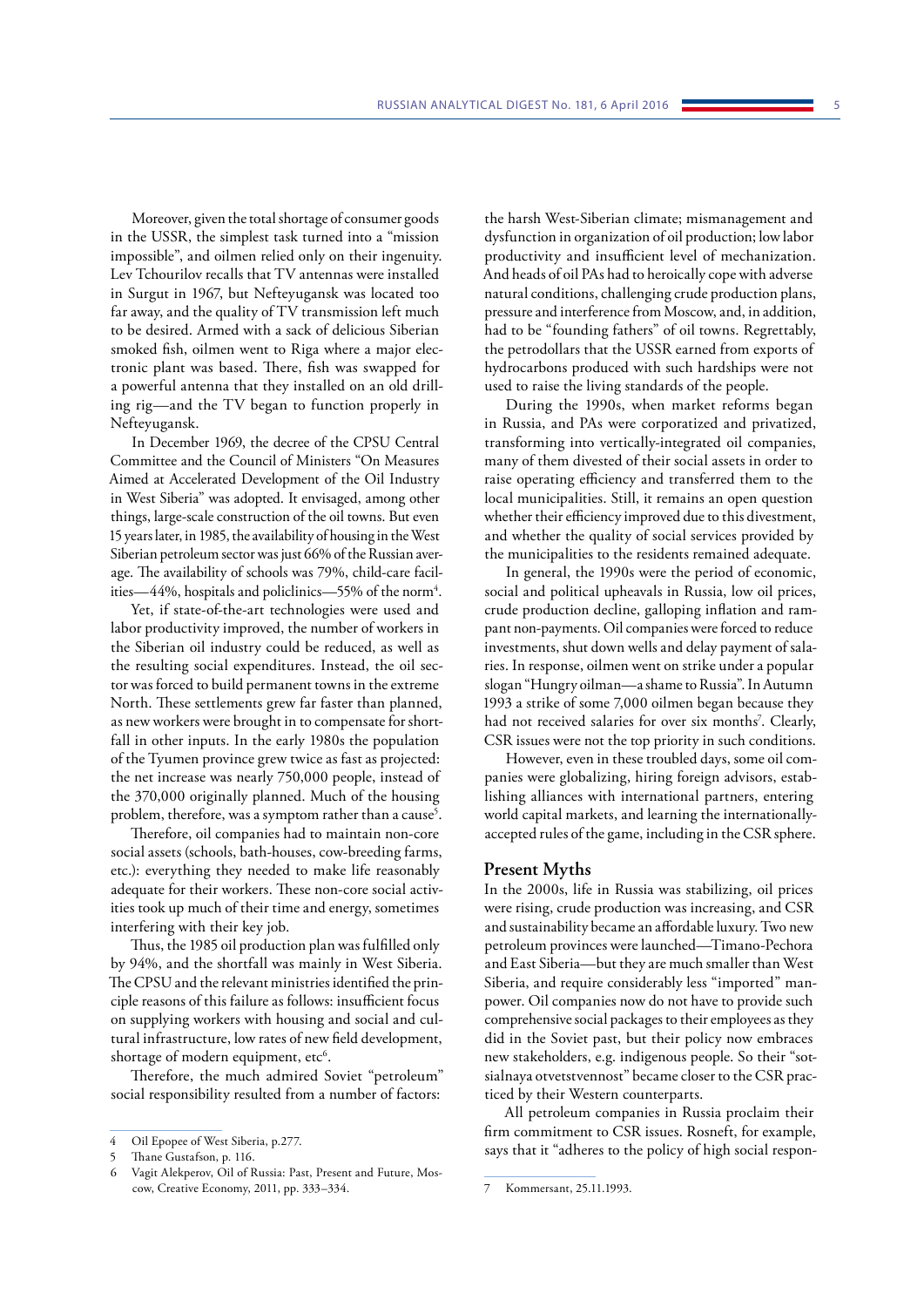sibility towards its employees, their family members, population of the regions where it operates, and society as a whole… the company is interested in having its employees and their families living in modern comfortable towns and settlements, them being provided with adequate communal services, proper medical treatment, opportunities for sports activities, interesting recreation, good schools for their children. It is particularly important in remote regions with extreme climate"8 . Rosneft publishes annual glossy sustainability reports with due account for requirements of the Global Reporting Initiative: international influence is quite strong in Rosneft (four out of nine directors are foreigners, as well as three out of eleven members of the Managing Board).

However, presumably PR professionals write these reports. Meanwhile, it is important to understand what the average employees of petroleum companies, who work in the fields and actually implement the CSR policy, think about it. We compiled a questionnaire on elements of CSR, and intentionally introduced several positions that, presumably, do not constitute CSR as such, but can be classified as "good management practices". We made a survey among 5 MBA groups (total of 73 students) during our lectures at the Gubkin Oil and Gas Academy, MGIMO and the Institute of Oil and Gas Business. Students were asked to fill in the questionnaire (they could tick off more than one box) and provide their own definition of CSR. Since the respondents were well-educated mid-level managers, from Gazprom, Rosneft, LUKOIL, Surgutneftegas, Gazpromneft, Tatneft, Transneft, and service companies, they were an ideal sample.

Their answers concerning elements of CSR provided certain surprises. Two most popular answers, probably, can be termed as "good management practices", rather than CSR per se. No less surprisingly, support of sports in the regions of the company operations was only marginally less popular than environmentally sound activities (despite the claim of all petroleum companies that environment protection is their top priority).

Another surprise was that climate change impacts, a hot subject in governmental policy and public debate (and PR publications of Russian companies), was one of the least popular answers, in stark contrast to international practices (see Table 1 on p. 7).

Definitions of CSR given by the MBA students were rather general. Still, some answers indicate that the Russian oilmen believe in "doing well by doing good". They state that CSR means "Increasing the company's competitiveness by being a socially responsible citizen" and that "A profitable and successful company can afford to take care of people and the environment".

However, some definitions are very indicative of the Russian specifics. Many students said that "Actually, practically all the elements outlined in the questionnaire are envisaged by the effective federal and regional legislation. So, CSR means a strict adherence to the law". Other respondents commented that the extent of CSR activities was determined by the licensing agreement between the company and the authorities. However, Western companies in their CSR efforts voluntarily go beyond what is prescribed by the effective legislation. Besides, the strictness of Russian laws is compensated by the fact that it is not necessary to fully observe them.

Another popular answer was: "Honestly paying taxes so that the regional and local authorities can take care of the local population". While in the OECD countries honest payment of taxes is an indisputable legal and moral obligation of companies, this answer, actually, is the legacy of the "roaring 1990s", when tax evasion was modus operandi for many Russian businesses. Moreover, today it is not guaranteed that tax revenues generated by the oil and gas business will be used to improve living standards in the petroleum provinces.

One student made a bitter reference to the 1990s: "I think that this sphere should be regulated by the state. This "responsibility" as such under private ownership does not exist! The events of the 1990s in our country confirmed this".

Some oilmen said rather cynically that CSR was actually a PR effort aimed at improving the image of the company, and CSR activities meant behaving in a way that does not irritate unnecessarily the local people. "Implementing a sound social and environmental policy in order to improve the image of the company and avoid social conflicts in the region of its operations".

Some students stressed that the company should take care of the most pressing needs of the local people (necessities rather than luxuries); even specifically emphasizing that CSR does not mean buying football teams.

Thus, it seems that the CSR perceptions of the contemporary Russian oilmen are in fact an uneasy mix of the Soviet legacy, recollections of the roaring 1990s, the current situational context, and Western attitudes that were transplanted into Russia.

#### *About the Authors*

*Nina Poussenkova* and *Elena Nikitina* are researchers at the Institute of World Economy and International Relations (IMEMO) of the Russian Academy of Sciences in Moscow.

<sup>8</sup> <[http://www.rosneft.ru/Development/social/>](http://www.rosneft.ru/Development/social/)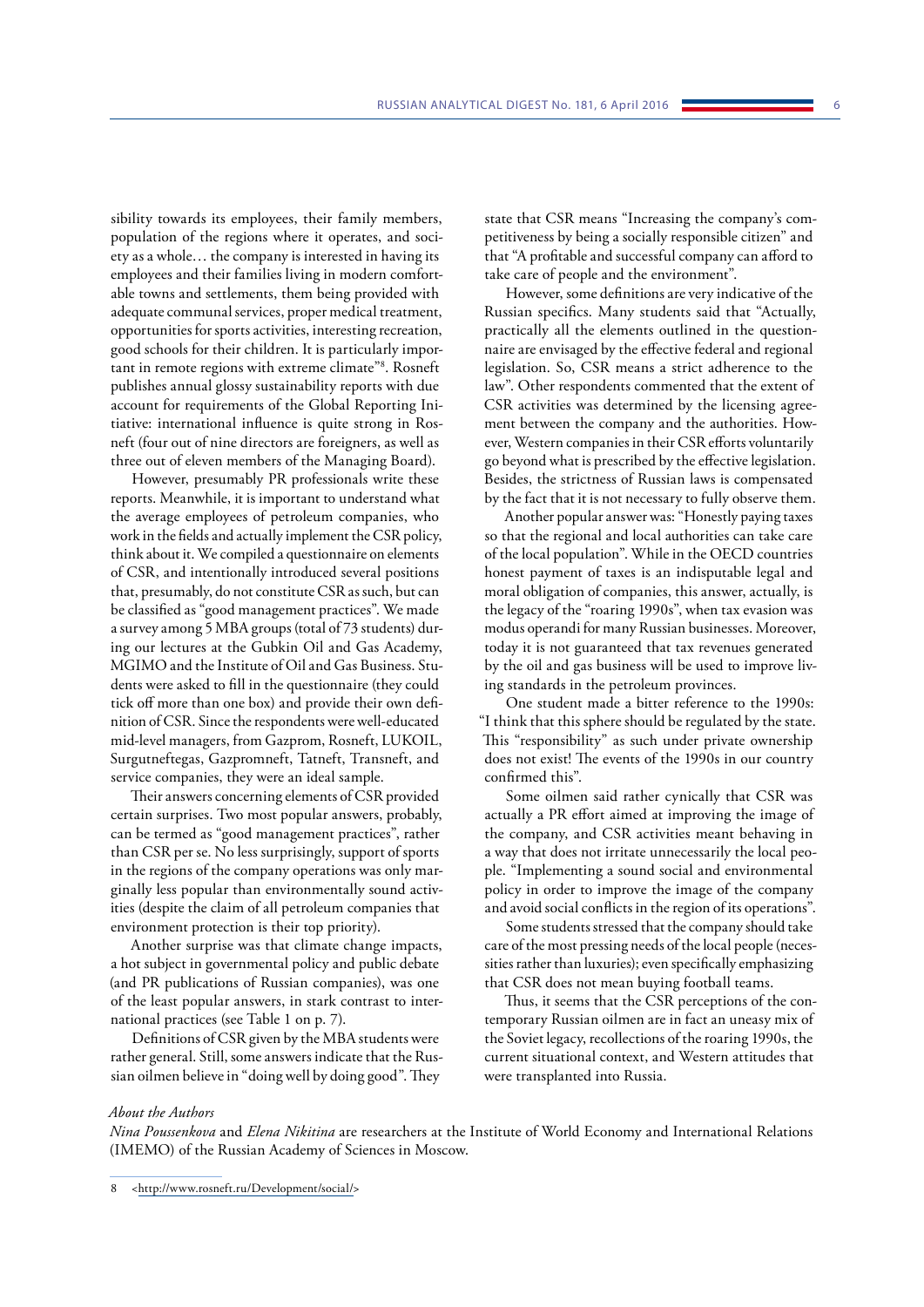## **Table 1: What Elements Does CSR Include?**

| Element                                                                                                                     | Number of<br>answers |
|-----------------------------------------------------------------------------------------------------------------------------|----------------------|
| Protecting health of the company's employees                                                                                | 61                   |
| Training and development of the company's employees                                                                         | 59                   |
| Promoting job creation and small business development in the regions of operations                                          | 58                   |
| Environmentally sound activities                                                                                            | 57                   |
| Support of sports in the regions of operations                                                                              | 56                   |
| Protecting health of the local population in the regions of operations                                                      | 51                   |
| Ensuring occupational safety of the company's employees                                                                     | 48                   |
| Training of the company's employees in the sphere of environmental safety and social<br>responsibility                      | 48                   |
| Regular dialogue with the local population on social and environmental issues                                               | 48                   |
| Support of education and development of skills of the local population in the regions of<br>operations                      | 46                   |
| Support of arts and culture in the regions of operations                                                                    | 44                   |
| Contribution to the development and upgrading of public utilities and social infrastructure in<br>the regions of operations | 44                   |
| Assistance to the local population in the events of natural and technogenic disasters                                       | 44                   |
| Support of R&D institutes                                                                                                   | 43                   |
| Clean-up of past environmental damage inflicted by the company                                                              | 37                   |
| Protection of historic heritage and culture of indigenous population in the regions of<br>operations                        | 31                   |
| Business transparency and accountability                                                                                    | 30                   |
| Compensation of the local population for the negative impact of production activities                                       | 30                   |
| Respect of indigenous population's land rights                                                                              | 30                   |
| Ethical conduct of business                                                                                                 | 26                   |
| Support of sports in the whole country                                                                                      | 26                   |
| Support of health protection sphere in the whole country                                                                    | 25                   |
| Support of education in the whole country                                                                                   | 25                   |
| Support of arts and culture in the whole country                                                                            | 21                   |
| Clean-up of past environmental damage inflicted by other players                                                            | 20                   |
| Activities aimed at climate change prevention/adaptation                                                                    | 19                   |
| Involving stakeholders in decision-making on production issues                                                              | 10                   |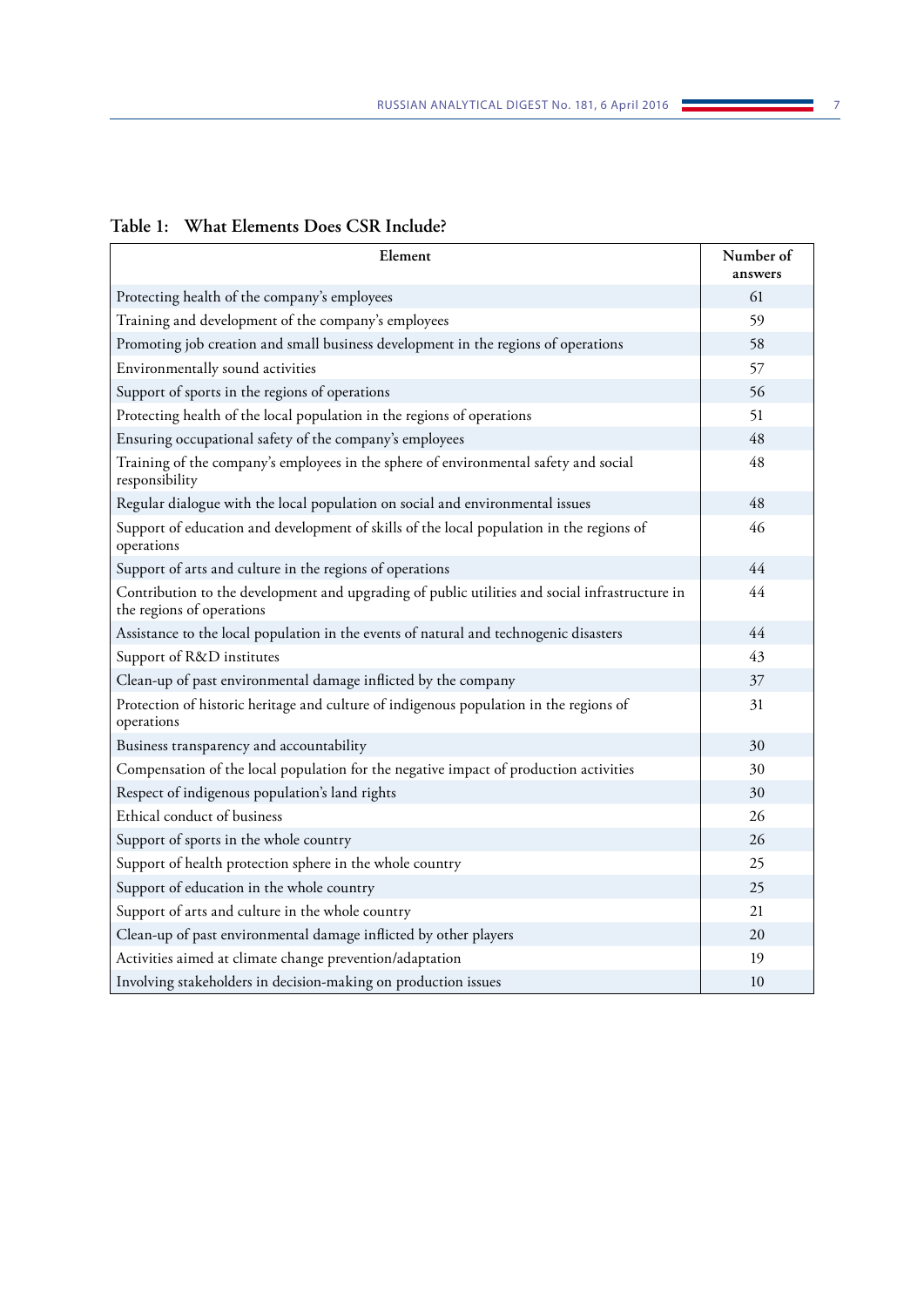# <span id="page-7-0"></span>**Perceptions of Petroleum-Related CSR in the Russian Arctic**

By Julia S. P. Loe and Elana Wilson Rowe, Oslo

## **Abstract:**

There is an increasing tendency to consider social and commercial issues at the circumpolar level, including creating contact networks, exchanging experience and enhancing the role of business in circumpolar regional cooperation. This brief article speaks to this growing trend in Arctic business cooperation by bringing to light both commonality and variation in society-business relations in the Russian Arctic. Drawing upon 56 in-depth qualitative interviews, we examine and compare how petroleum-related corporate social responsibility (CSR) was understood in Murmansk Oblast' (with its shelved Shtokman project) and Nenets Autonomous Okrug (with its decades-long experience with petroleum projects).

#### **Introduction**

There is an increasing tendency to consider social and commercial issues at the circumpolar level, including creating contact networks, exchanging experience and enhancing the role of business in circumpolar regional cooperation. The establishment of the Arctic Economic Council—an arms-length body established by the Arctic Council—is one such recent example. However, while the Arctic region is an interlinked ecosystem and bears the impressive stamp of 20 years of post-Cold War regional cooperation, there remains substantial variation in terms of key socio-economic and political factors at national and local levels. To what extent can 'lessons learned' or common sets of best practices be generated across the Arctic when it comes to businesssociety relations?

This brief article speaks to this growing trend in Arctic business cooperation by bringing to light both commonality and variation in society-business relations. We examine how petroleum-related corporate social responsibility (CSR) was understood in two Russian Arctic locations. Corporate social responsibility can be understood as an 'umbrella term' (Frynas, 2009: 194), encompassing many activities a company performs in order to maintain a 'social contract' with stakeholder populations. What CSR means in practice—and, importantly, who is defined as a stakeholder—tends to vary highly across contexts and specific projects.

In the case of the Nenets Autonomous Okrug (NAO) in the Russian Arctic, the perceptions presented are of fully realized petroleum projects and accompanying CSR projects, as there has been large-scale oil and gas production in the region for several decades. By contrast, Murmansk Oblast'—where the giant Shtokman gas project in the Barents was put on indefinite hold in 2012 in the wake of high expectations—the analysis is necessarily more about petroleum anticipation and early CSR engagement. We draw upon 56 in-depth qualitative interviews with a variety of actors (business, government, indigenous and environmental organizations

and 'everyday' citizens) carried out in 2013 and 2014 (for the complete set of findings and methods, see Wilson Rowe, forthcoming and Loe, forthcoming). The interviews focused on eliciting interviewees' expectations of petroleum companies' CSR engagement, their general understanding of the term CSR, and their perception of quality of life changes in their region.

#### **Murmansk and the Shtokman Project**

The Kola Peninsula, with most of its territory north of the Arctic Circle, was among the targets for Soviet pioneering and the region grew massively from 23,000 residents in 1927 to one million by the end of the Soviet period (for a detailed account see Rowe, 2013; numbers from Kiselev in Overland and Berg-Nordlie, p. 19). Much of the region's development took place under Stalin's staggering "revolution from above", involving an expansion of the industrial resource base that prompted the exploration and subsequent incorporation of the Soviet Arctic into the socialist production system (*osvoenie severa*) (Josephson, 2014).

The possibility of petroleum development in the Barents Sea seemed to be ushering in a new chapter in the region's economic geography. The Shtokman gas field, located in the Barents Sea some 600 km north of the shores of the Kola Peninsula, is one of the world's largest natural gas fields. The prospect of developing the Shtokman field was first earnestly pursued in the early and mid-1990s. In 2005, cooperation agreements to develop this field were signed by Russia and Norway and Russia and France with Gazprom at the forefront. These agreements triggered an avalanche of bids from other IOCs for field development (Claes and Moe, 2014).

What ensued could be described as a 'beauty pageant' (Overland, 2011) with companies seeking to present their competence (including in CSR and local relations), financing and willingness to accept bargaining downwards on contract terms. Eventually, Statoil and Total joined a consortium with Gazprom called the Shtokman Development AG in 2008. However, explo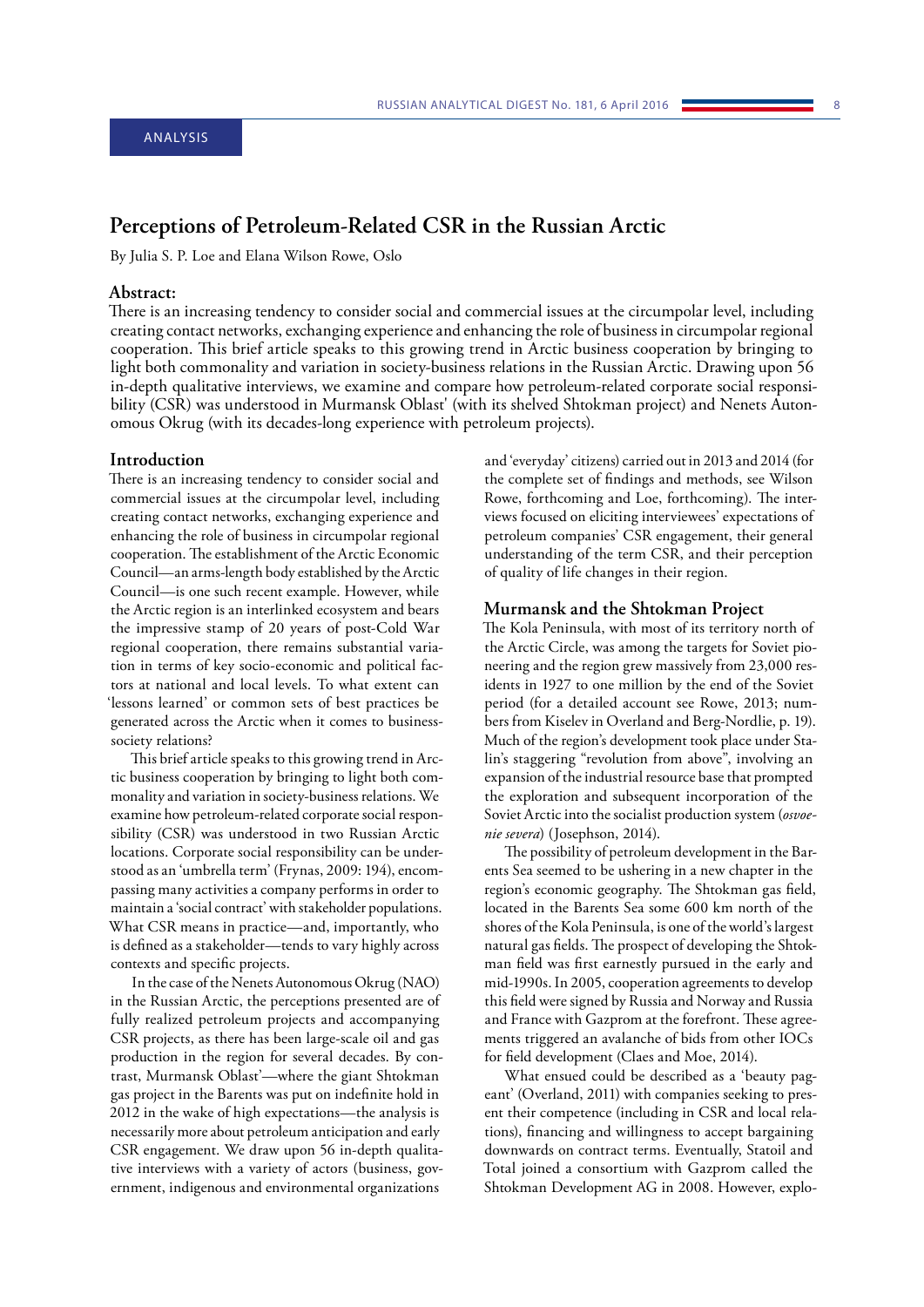ration never got off the ground with the 'shale revolution' in the US driving gas prices down in what had been a target market for liquefied natural gas from the Shtokman field. The shareholder agreement expired in July 2012 and the costly and challenging nature of the project make Shtokman a daunting prospect for any company operating in today's gas markets.

## *Perceptions of CSR*

In contrast to the Nenets case presented below, the formal translation of the term 'corporate social responsibility' frequently elicited little response and interviewees were reluctant to engage with it. However, when rephrased into asking them to recount and assess the social and environmental engagement of companies more generally, all interviewees, including dentists and manicurists and others quite far from corridors of power and industry, had much to say. This finding suggests that information about large-scale economic development does indeed circulate in Murmansk Oblast', informally, via social media and through more formal media and informational channels.

As interviewees were asked to consider whether the international parade of oil and gas companies involved in the Shtokman field had met their expectations, many preferred to keep the focus on what one might call 'Soviet CSR', judging petroleum companies' involvement against the memories and current practices of the major economic actors established in the region during the Soviet period. Interviewees warmly recited past and present benefits and services provided by the companies to their own employees entertainment and celebrations, travel, pensioner housing, specialized medical care, education and other family benefits.

One interviewee from the NGO-sector put it this way, arguing that 'Soviet CSR' was much like what one could expect from a proper CSR policy today:

"I grew up in Monchegorsk [one of the mining towns] and as a kid knew who the director of the factory was, but not the head administrator of the town. There were good kindergartens and schools, organized trips and excursions to the factory. This was not called CSR then, but the form was the same even if the name was different."

This quote suggests that one element of the social contract between business and society in Russia is that it remains focused on the company's relations to their own employees and their families and, within this relationship, expectations are quite high about what a company should provide.

Given the historically labour intensive aspects of mineral resource extraction and processing, this group

of employees and families could be quite large and usually encompassed entire towns (Rowe, 2013). This focus on the employees of the company itself as the primary social and environmental stakeholders is a feature of 'Soviet CSR' that may be at odds with how international oil companies define and understand stakeholder sets (where stakeholders can, for example, also be the regional public more generally and/or those specifically negatively impacted by development at any point in the production process).

There was nonetheless a general appreciation of, and ability to recollect, some of the flagship outreach efforts by Russian and international petroleum companies new to the region. Some interviewees were able to list concrete initiatives that they felt companies had included as part of their social policies. For example, one interviewee noted that Rosneft has many social projects, like 'Best Yard in Town' and Total brings opera singers and ballet to town. Statoil loves cultural projects too—exhibitions, Grieg music, while another recalled a scholarship program, support of sporting events and excursions for residents of Teriberka (a village on the Murmansk coastline) as key CSR initiatives.

Many remained uncertain about the actual outcomes of CSR, wondering if it had been just PR or empty words to satisfy company policy. Over half of the interviewees emphasized a basic set of corporate citizenship principles, arguing that the best CSR was for companies to manage risk (environmental and social) properly, provide employment, follow legislation and pay their taxes. As with the Nenets case below, there was also an enduring concern about inequality. For example, an 'everyday' interviewee put it this way, 'maybe the companies do a lot—they sure say a lot. But it gets lost somewhere up high'. Several interviewees expressed the suspicion that the oil and gas boom—even the one in their region that never came to fruition—had surely benefited someone, but not the general public.

## **NAO Case**

The Nenets Autonomous Region (NAO) is geographically large, approximately half the size of Finland, but sparsely populated, with only about 43,000 inhabitants. Nearly half the population lives in the regional capital, Naryan-Mar, while the rest is spread across the region, many living from traditional reindeer herding. The local population and regional authorities have several decades of experience with relating to the oil and gas industry. Oil accounts for more than 90 per cent of the region´s total industrial output, which provides NAO with the highest gross regional product per capita in Russian (GKS 2013).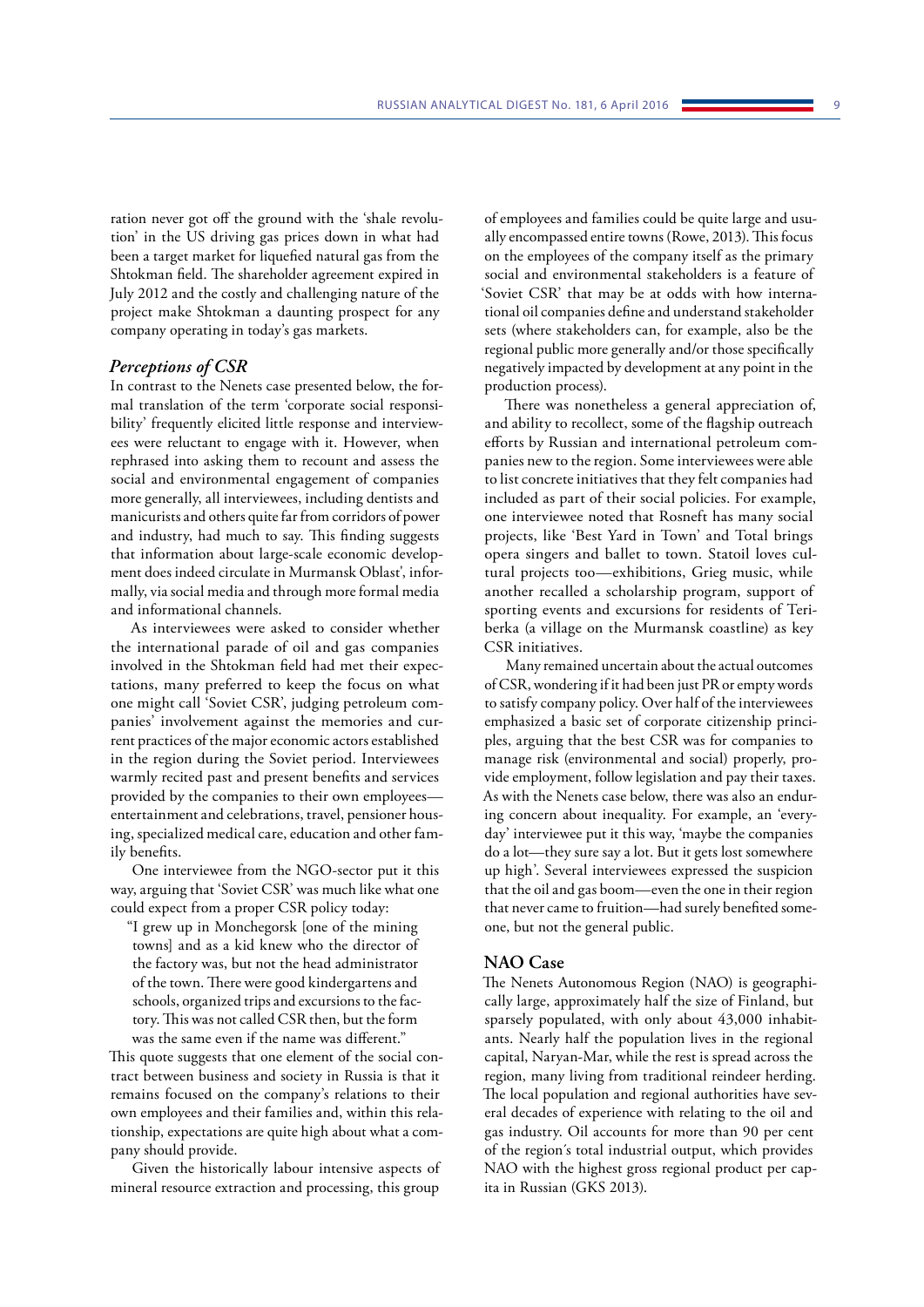### *Perceptions of CSR*

When asking about CSR, the Russian term "korporativnaya sotsial'naya otvetstvennost'" was used which, interestingly, was known to practically all respondents. Many interviewees re-phrased it, explaining that they used a similar term, but there was strong awareness of oil and gas companies' responsibility to contribute to the well-being of the local population among all layers of the population. Like in Murmansk, "Soviet CSR" was referred to by several interviewees, of which some explained that the term "CSR" was nothing else than a foreign way of presenting something they had always had in Russia.

When asked about how CSR was carried out in practice, the dominating explanation was that it entailed three main components: Firstly, the oil companies provided funding to the regional authorities, who re-distributed the money to the benefit of the population, including social and cultural measures. Secondly, the companies paid for particular activities or "social objects" (schools, kindergartens, orphanages etc.) which the regional authorities had asked them to finance. Finally, there were projects initiated and organized by the oil companies themselves, including for example health and educational activities, and sponsoring festivals or other cultural events. Providing compensation for reindeer herders affected by oil and gas activities, following established procedures, was also put forward as an important CSR component. The interviewees hence related CSR primarily to allocation of funding for uncontroversial so-called "micro-level" activities or projects, while practically no interviewees mentioned "macro-level" CSR, defined by Gulbrandsen and Moe (2007: 813) as "the responsibility of transnational companies for the broader economic, political, social and human development in host countries".

A philanthropic perspective of CSR was apparent from several interviews. For example, a local oil company representative explained that CSR was what people did due to the "kindness of their soul". Others talked about CSR as something the companies did voluntarily, additionally (*dopolnitel'no*) to what he law required.

Many interviewees emphasized the need to support the indigenous population more, especially those living far away from the regional capital—where the living standards were particularly low. In order to understand their real needs, several respondents called for increased involvement and physical presence from the oil companies, which were encouraged to spend time talking to people where they live. At the same time, cooperation and engagement with the regional authorities was described as essential and indispensable for companies aiming to respond to local needs through CSR measures.

While the majority of respondents welcomed CSR measures from the companies, there were also some critical voices—arguing that companies should do their business, but leave the local population alone. One indigenous woman in a high position warned against a "beggar mentality" which easily occurred if there were opportunities for asking economic support or other kinds of help from the oil companies. Others explained that when oil companies supported some groups, for example reindeer herder units directly affected by oil and gas activities, and not others, it easily created conflicts between people who previously were on equal terms.

All in all, there was a broad span in what respondents said about their understanding of CSR, what they thought about CSR practices they were familiar with locally, and what they personally thought CSR *should* encompass. No clear dividing line was apparent between responses from indigenous and non-indigenous people, nor between oil company representatives or regional authorities. While the number of interviews is too small to be representative, some patterns nevertheless appear to emerge from the conversations: The closer links respondents had to the oil and gas companies or the regional authorities, the more positive attitudes they expressed. Several oil company representatives, representatives for the regional authorities and people who had received funding for projects, talked about NAO as a particularly successful region, where relations between people were harmonious and mechanisms for conflict resolution were in place. "Ordinary", and relatively poor people, with no stakes in the benefits from oil and gas, were often far more critical of how the system worked, reporting that some oil company representatives treated them badly, and that there was a low degree of transparency in the spending of CSR-related funding.

One may perhaps talk about "insiders" and "outsiders" to the system, where some, but not all, benefit directly from oil and gas activity. The general attitude towards petroleum activity in the region however appeared to be positive; only one of the respondents directly expressed opposition against oil and gas activities. The rest pointed either at benefits from oil and gas or encouraged improvement of the current system.

## **Concluding Thoughts**

The Murmansk and NAO cases stand out as examples of the great regional variety found in the Russian Arctic, the first being a large industrial city where the expected oil and gas boom never happened, the second a sparsely populated region completely dominated by oil and gas activities. The Murmansk case is perhaps an outlier in the Russian context, where oil and gas projects do indeed continue to be developed in the Arctic, but perhaps more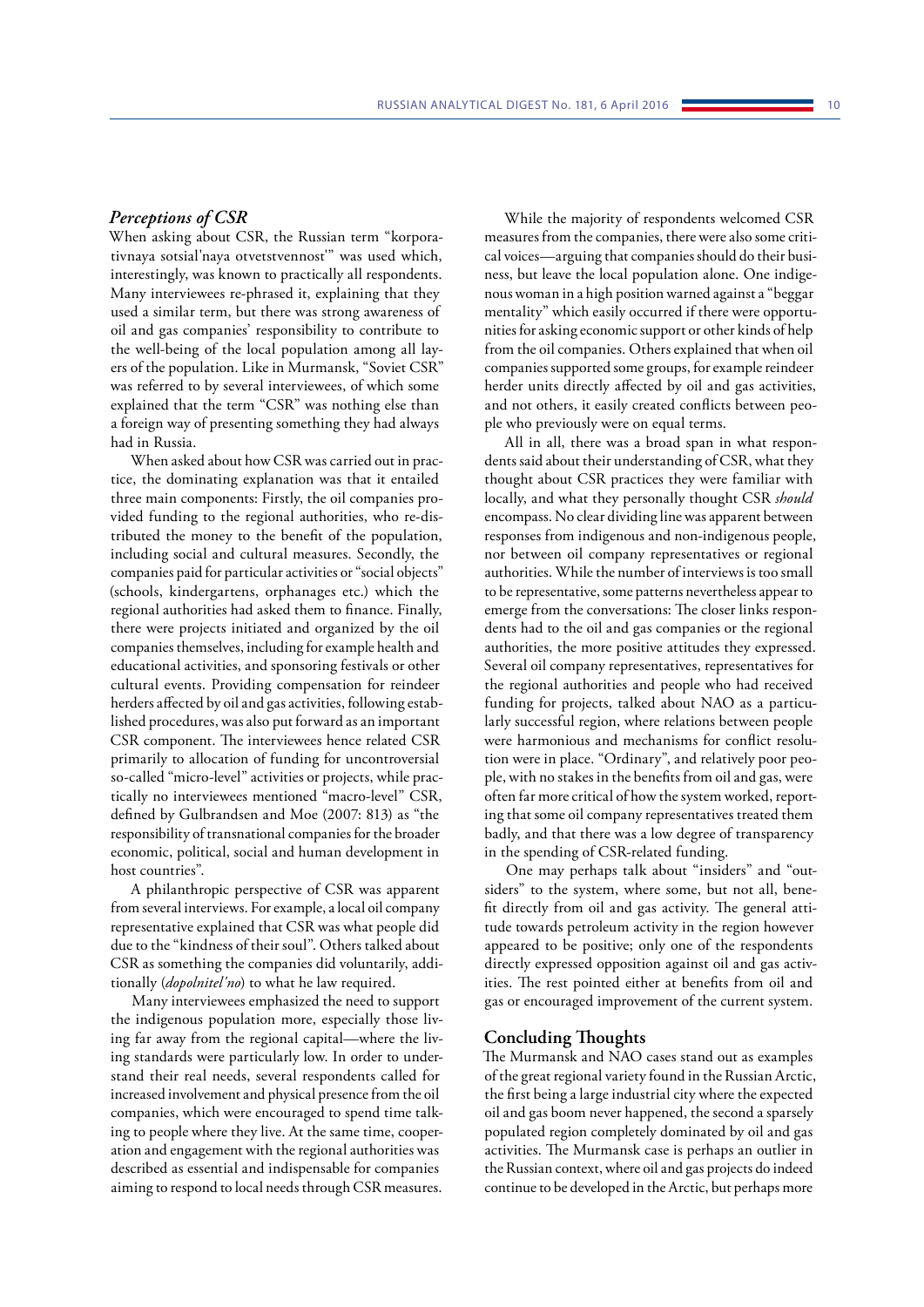indicative of a research agenda around the expectations and lessons learned from abandoned extractive industry projects that could be usefully pursued in Greenland, Canada and the USA.

In terms of CSR practice, companies and those who regulate them must remember that the experiences generated through a near century of Arctic industrialization in Russia will be important if and when international companies further expand their involvement in Russia's oil and gas development. For example, 'Soviet CSR' keeps the focus on a company's relations to its own employees and their families and the local setting while meeting a general standard of tax and political loyalty to the region. This is in contrast to a CSR that targets a broader audience, such as the public as a whole or negatively impacted communities. Carrying out successful CSR may entail both matching previous 'positive' local experiences while meeting international standards.

A lesson learned from the two case studies is hence that, when talking about petroleum-related CSR in the Arctic, a "one-size-fits-all" solution may not be applicable, and that the local context must be taken into account. In order to achieve local acceptance or "licence to operate" oil companies operating in Russia need to establish a context and project-dependent dialogue and interaction with the regional authorities, as well as dealing with the local population.

#### *About the Authors*

*Julia S. P. Loe* is a doctoral research fellow at the Fridtjof Nansen Institute in Norway, previously Senior Consultant in Menon and Pöyry Management Consulting, Norway.

*Elana Wilson Rowe* is a senior research fellow at the Norwegian Institute of International Affairs and an adjunct professor at the High North Centre for Business and Governance at Nord University (Bodø).

#### *References*

- Claes D H and A Moe. 2014. 'Arctic Petroleum Resources in a Regional and Global Perspective' in R Tamnes and K Offerdal eds *Geopolitics and Security in the Arctic.* London, Routledge, London pp 97–120.
- Frynas J. 2009. *Beyond corporate social responsibility: Oil multinationals and social challenges* Cambridge, University of Cambridge Press.
- GKS. 2013. "Valovoy regionalny product" Gross Regional Product, Datasheet downloadable from [<http://www.](http://www.gks.ru/wps/wcm/connect/rosstat_main/rosstat/ru/statiscics/accounts/#) [gks.ru/wps/wcm/connect/rosstat\\_main/rosstat/ru/statiscics/accounts/#](http://www.gks.ru/wps/wcm/connect/rosstat_main/rosstat/ru/statiscics/accounts/#)>
- Guldbrandsen LH, Moe A. 2007 BP in Azerbaijan: A test case of the potential and limits of the CSR Agenda? Third World Quarterly, 28:4 813–830.
- Josephson P 2014 *The Conquest of the Russian Arctic* Cambridge: Harvard University Press.
- Loe, Julia S. P. Kelman, Ilan, Fjaertoft Daniel, Poussenkova Nina. Forthcoming/under consideration. Arctic petroleum and sustainability: Local CSR-perceptions in the Nenets Autonomous Okrug.
- Rowe L 2013 *Pechenga Nikel: Soviet Industry, Russian Pollution and the Outside World.* PhD Thesis: University of Oslo.
- Wilson Rowe, Elana. Forthcoming/under consideration. Promises, Promises: Murmansk and the unbuilt petroleum environment.
- Øverland I 2011. Russia's Arctic Energy Policy *International Journal* 65(4): 865–78.
- Øverland I and M Berg-Nordlie. 2013. Bridging Divides: Ethnopolitical leadership among the Russian Sami. Berghahn Books, New York.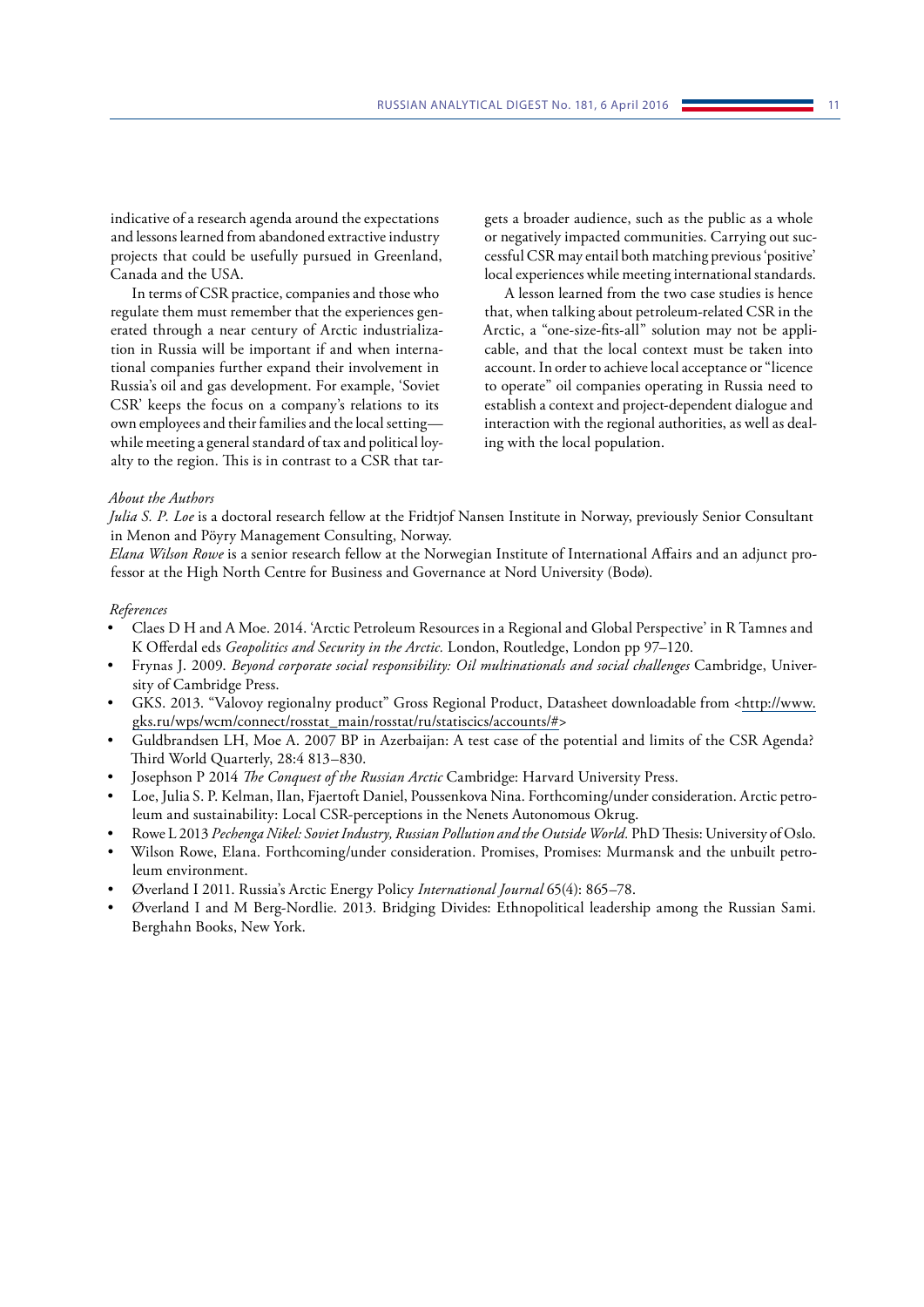## <span id="page-11-0"></span>ANALYSIS

## **Partnership or Dependency? Local Perceptions of the Petroleum Industry Ripple Effect in the Komi Republic**

By Emma Wilson, London, and Daniel Fjaertoft, Oslo

## **Abstract:**

Petroleum exploration and production can boost development in resource-rich regions. Yet revenue misuse, environmental neglect, or the crowding out of traditional industries may lead to disappointed local expectations. Petroleum activity often increases employment, in the industry itself, in service and supply industries, and through multiplier effects from secondary industries and increased purchasing power. In some countries, employment and business opportunities dominate the discourse around promoting new oil and gas projects. In Russia, however, companies tend to highlight their social investment spending, such as support for kindergartens, sports arenas and cultural events. In this article we compare economic research findings with ethnographic field results to understand how local people in Russia's Komi Republic assess the direct and indirect economic effects of oil and gas projects and how these are weighed against environmental and social concerns.

### **Introduction**

Like other oil-producing regions of the world, the Komi Republic has experienced both benefits and adverse effects of oil development. In urban centres such as Usinsk, petroleum activity contributes to employment and increased purchasing power. In rural areas, however, while there are some oil jobs, the population faces the effects of environmental neglect and limited economic opportunities overall following a decline in traditional industries. As a result, there is distrust towards the petroleum industry and local authorities.

In other countries local job creation and business opportunities feature greatly in the discourse around promotion of new oil and gas projects. In Russia, however, companies tend to focus on their social investment<sup>1</sup> spending in their promotional material, highlighting projects such as kindergartens, clinics, youth competitions, sports and cultural events.2 Fjaertoft (2015) suggests this distinction relates to the lack of economic benefits that accrue to local populations through jobs and multiplier effects; and while tax revenues are important to the regional economy, the centralisation of tax collection at the federal level substantially reduces the regional benefits from taxation.

This article seeks to explore these points further, combining economic and ethnographic analysis. The economic analysis outlines the significance of the petroleum

industry to the Komi Republic economy. We compare this with ethnographic field research to explore how local people perceive the local socio-economic effects of the industry. The economic analysis uses a purpose-made input-output model<sup>3</sup> created to capture the petroleum industry's economic significance at the levels of Russia and the Komi Republic (Fjaertoft, 2015). The ethnographic fieldwork took place between 2013 and 2015 in the north of the Komi Republic and includes 33 formal and informal interviews with officials, industry, academics, and citizens of villages directly affected by the industry (see Wilson, 2015). The research is part of the project *Sustainability and Petroleum Extraction*, funded by the Norwegian Research Council.4

#### **Oil in the Komi Republic**

In the Komi Republic oil production is concentrated the northern districts, such as Usinsk District, where the industry was established in the 1960s. Usinsk suffered one of the world's largest oil spills in 1994, when the state-owned company Komineft spilled 100,000 tonnes of oil across 72 square miles of tundra following a pipeline leak.5 Komineft was bought by Lukoil in 1999, re-named Lukoil-Komi, and now dominates the region's oil companies. In their 2006 Sustainability Report Lukoil reported that they had cleaned up the inherited consequences of 1994 (Lukoil, 2006). Nonetheless, much of the ageing pipeline infrastructure still

<sup>1</sup> Social investment programmes are defined as the voluntary contributions companies make to the communities and broader societies where they operate, with the objective of benefiting external stakeholders, typically through the transfer of skills or resources (IPIECA, 2008, p.2).

See for example the company websites of Gazprom (<[http://](http://www.gazprom.ru/social/) [www.gazprom.ru/social/](http://www.gazprom.ru/social/)>) and Lukoil (<[http://www.lukoil.com/](http://www.lukoil.com/static_6_5id_263_.html) [static\\_6\\_5id\\_263\\_.html](http://www.lukoil.com/static_6_5id_263_.html)>)

<sup>3</sup> This technique maps the inputs needed by one sector of the economy from all the other sectors of the economy to produce one unit of output. When this mapping is completed for all sectors of the economy the input-output model reveals detailed quantified inter-relations between all sectors in the economy

<sup>4</sup> See <[http://csroil.org/>](http://csroil.org/)

<sup>5</sup> See <<http://www1.american.edu/ted/komi.htm>>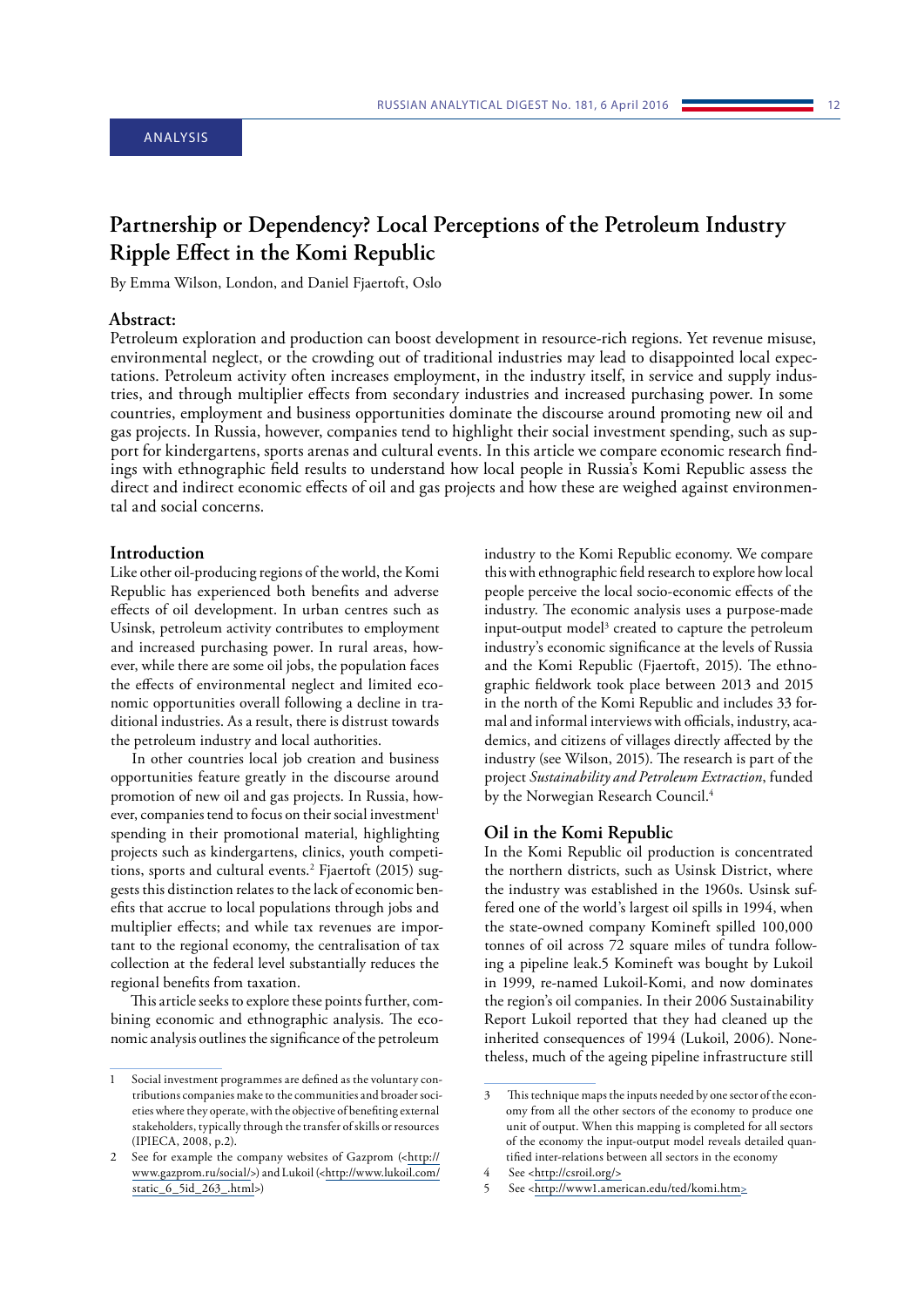needs replacing and continues to leak. The industry saw substantial growth in the early 2000s with oil production increasing from 9 million tons in 2000 to 13.7 million in 2012 (Staatesen, 2014). In addition to Lukoil-Komi the region's oil companies include Severnaya Neft' (Rosneft'), Rusvietpetro (a Russian–Vietnamese joint venture), and Kolvaneft' (Nobel Oil).

The town of Usinsk has visibly benefited from the oil wealth, with shopping malls, supermarkets and cafes. Usinsk's citizens include many incomers from other Russian regions as well as Azerbaijan, Uzbekistan and Ukraine who came for oil and construction jobs. Residents seem happy with the benefits brought by the oil industry, though some complain about the cost of living, particularly housing.

The villages of Usinsk District lie on tributaries of the Pechora River and are predominantly populated by the Komi people who have traditionally engaged in fishing, reindeer herding and commerce. Agriculture thrived during the Soviet period, but has since declined in the face of market competition and reduced subsidies. Some people have set up small enterprises (e.g. in trade or construction), or work in the public sector. But still, the oil industry is one of very few significant employers in the district. Villagers engage actively in fishing, hunting and harvesting berries and mushrooms to sustain their livelihoods. In contrast to city dwellers, they feel the direct negative effects of oil spills, as well as land disruption from oil-related exploration and construction.

## **Structure of Taxation Hampers Ripple Effects in Russian Regions**

Russia's petroleum sector is subject to a range of taxes, the most important being the federal mineral extraction tax (Diachkova, 2011). Petroleum production also generates income tax, profit tax and tax on dividends. Oil companies operating in the Komi Republic are predominantly major Russian companies incorporated in Moscow; and so profit tax is mainly levied there. The same is assumed to apply for taxes on dividends. Thus regional budgets only benefit from income tax, along with some minor land taxes. Moreover, many non-local workers are employed on oil projects, and much of the income tax is collected in workers' home regions.

Comparing the economic effects of petroleum sector growth at the national and regional (Komi Republic) levels, Fjaertoft (2015) demonstrates that an equal relative increase in petroleum output leads to higher average sector growth at the national level. This finding demonstrates the Komi economy's lesser capacity to harness ripple effects from the petroleum industry. At the same time, because of the regional petroleum industry's greater size relative to the regional economy, the same relative industry growth leads to greater overall economic growth (primarily through tax revenues) regionally than nationally, despite the limited capacity for tax collection regionally.

According to Fjaertoft's (2015) input-output model, the petroleum sector accounts for 5% of total output at the national level and 15% in the Republic of Komi. Thus a 10% increase in petroleum output constitutes a roughly three times larger impact at the regional than national level, if measured relative to total economic output. Had employment effects been equal at the national and regional levels, one would expect employment benefits in Komi to be roughly three times larger than at the national level. Instead they are roughly equal under the most optimistic modeling assumption and lower when accounting for centralized petroleum tax collection, which deprives Russia's oil-producing regions of an important ripple effect mechanism.

In sum, although the Komi Republic economy is highly dependent on the oil industry, it receives less benefit from increased regional oil production than the national economy does. Adverse effects such as oil spills, however, are a local affair. It appears that oil-producing regions in Russia are bearing a greater cost for increased oil production than the benefit they get in return, compared to the nation as a whole.

Economic analysis suggests the lack of employmentrelated ripple effects in public discourse such as oil industry publicity materials may be explained by the relative insignificance of such benefits. But how do local people assess oil industry benefits and how do they weigh these against other social and environmental considerations? In the following section we consider what ethnographic analysis can tell us about the local discourse surrounding oil industry benefits in the northern Komi Republic.

#### **Local Perceptions of Oil Industry Benefits**

Local people are aware of the implications of Russia's tax regime, and that they used to receive more tax before 'federalisation'. They are also aware that many oil workers pay their taxes in their home regions, while some companies that are responsible for oil spills—such as Rusvietpetro, responsible for a significant spill in 2013—are registered and pay their taxes elsewhere.

Villagers as well as townsfolk appreciate the positive benefits of the oil industry, including jobs and trade opportunities. There are good relations between reindeer herders and oil workers when they meet on the tundra (e.g. exchanging fuel for reindeer meat). While the oil industry is sometimes blamed for the withdrawal of government support for other industries (notably agriculture), there is also acceptance that the days of largescale Soviet subsidies are gone and agriculture in north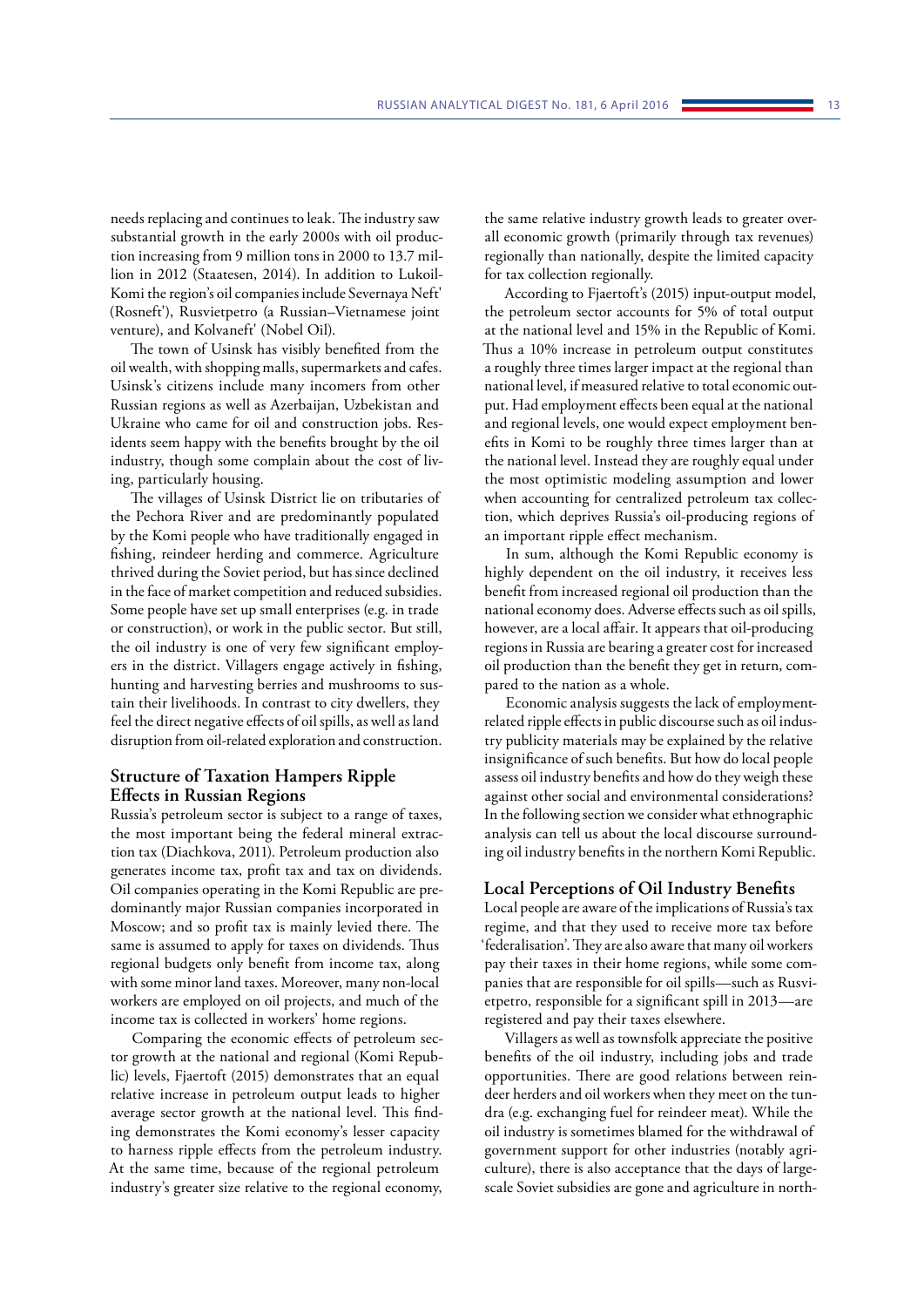ern Komi is much less viable in modern day market conditions.

There is, however, some resentment that northern Komi is not thriving as much as it should. Some villagers are still waiting to have gas piped to their village, something that was promised but not delivered. Others note the poor state of the roads or water supply. They complain of damage to fisheries from oil pollution. As one villager stated: 'There have been no commercial fisheries since the 1994 spill.' There has been damage to livestock (e.g. cows dying after consuming oil-covered grass, reindeer killed in road accidents). People have lost berry and mushroom picking grounds and hunting grounds to oil works.

In general people want the industry to stay, but say that companies need to work cleanly and respect local people. The biggest problem is the ageing pipelines they are being replaced, but not well enough or fast enough. People are angry at what they perceive to be environmental negligence and corruption. Companies often fail to report spills. Moreover, lack of land rights means lack of access to compensation, while the methods for calculating compensation are unclear. The villages that suffer the pollution do not receive anything from environmental fines: the money goes into the district budget and is used for general purposes.

## **Social Investment Spending: Partnership or Dependency?**

Given the lack of benefit from taxation, the scale of environmental damage and the lack of compensation, it is unsurprising that companies' social investment projects (or 'social partnerships') take on a greater significance in local people's eyes. This includes support for education and culture, sports events, youth competitions and community festivals; restoration of local churches, construction of libraries, and support for war veterans and invalids. Innovative projects have included provision of satellite phones to reindeer herders and a zero-interest credit programme for local enterprises.

Yet people frequently express dissatisfaction with 'social partnership' programmes. There is a perception that companies just want to generate positive publicity for themselves, especially after a spill; companies make promises when eliciting approval for starting work, and then fail to keep those promises.

Previously there were direct agreements between oil companies and the villages, but in 2009 the relationship was taken over by Usinsk, as part of an overall centralization of power. People feel excluded from decisionmaking as a result. The head of a local village council complained: 'The administration of Usinsk depends on the oil companies to pay for pensions and so on. Then

they tell us "we are paying your pensions" as an excuse for centralizing the relationship with the oil companies'.

People report that social investment spending is frequently ineffective or misspent, with projects such as a cowshed or a water borehole poorly constructed or left unfinished. People complain of the lack of research that goes into deciding how to spend these funds, and a lack of public access to information and involvement in decision-making. They call for greater support for skills development, especially for young people, both for the oil industry itself and for other livelihood activities.

## **Concluding Remarks**

Local residents of the Komi Republic's oil-producing districts are aware of the lack of benefits that accrue to them through the taxation system, and this affects the way other benefits are viewed locally. This, and the lack of benefits through employment and multiplier effects, helps to explain the emphasis of Russian companies on reporting their social investment projects over other types of ripple effects. Below we suggest one or two ways to enhance local benefits.

First of all, the overriding priority for local people is for the oil industry to improve its environmental performance. This means replacing ageing pipelines effectively and in a timely manner; sharing adequate information about spills with local populations; and engaging in meaningful community engagement on environmental issues as well as benefit sharing. Engagement and partnership need to take place more directly with communities rather than focusing only on the relationship with officials in Usinsk.

To enhance benefit sharing we suggest a greater focus on building local skills both to work on oil projects and to support enterprise outside the industry. In the case of food production, the oil industry could also become a key customer. Experience worldwide has demonstrated how provision of low-interest credit and co-funding enhance local buy-in and project sustainability. This experience has been successful in the past in the Komi Republic and could be revisited. Decentralizing decision making to village-level committees could reduce dependency, increase local commitment and encourage local entrepreneurs to co-fund projects.

Transparency of decision-making on social investment spending is essential, with better research into local needs, open discussion of budget lines, and publication of how funds have been spent. This will help avoid perceptions of misspending and corruption. All of the above would strengthen the potential for retaining more of the benefits of the oil industry locally through sustainable and genuine social partnerships.

*For information about the authors and references see overleaf*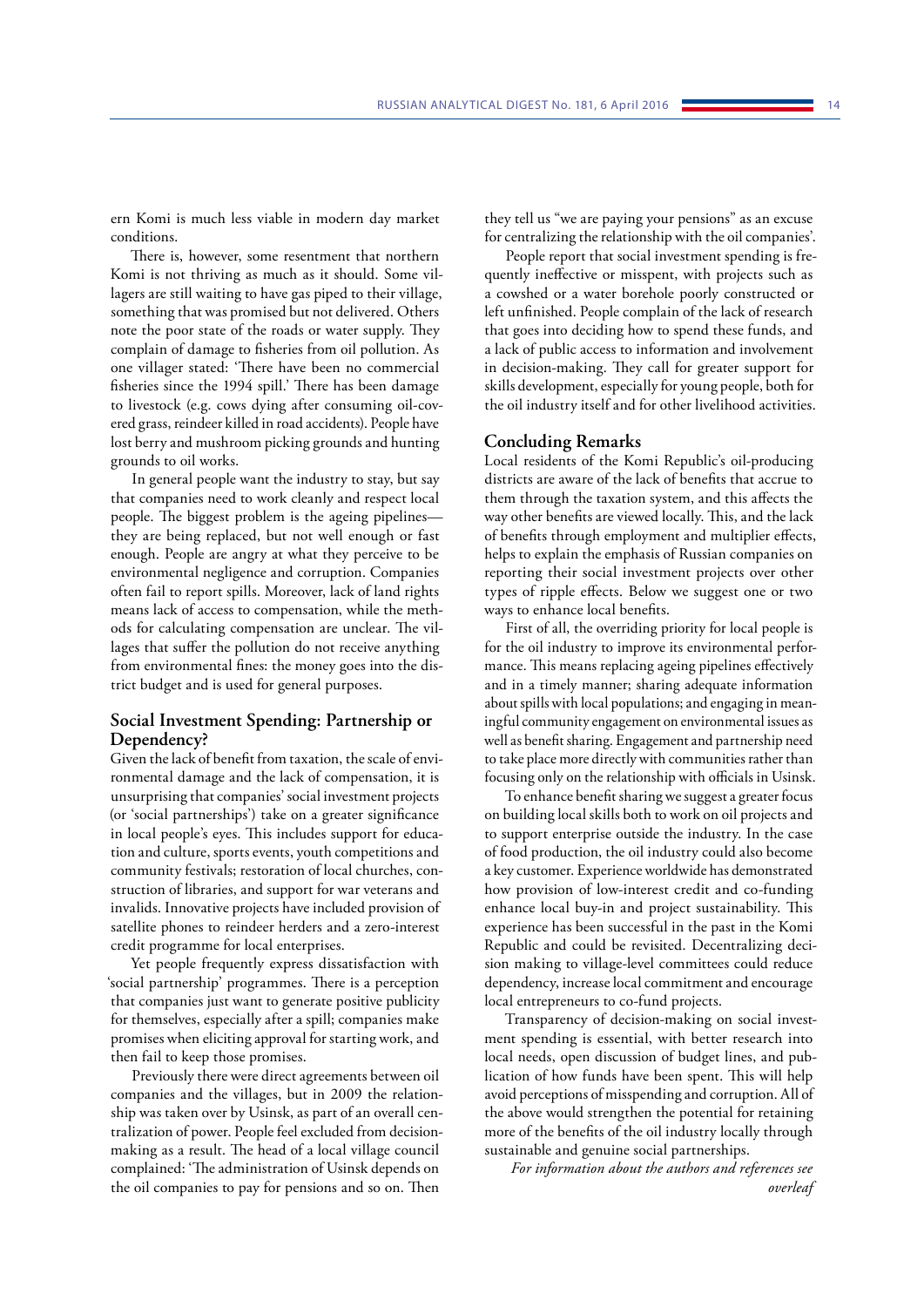## *About the Authors*

Dr *Emma Wilson* [\(emma.wilson@ecwenergy.com\)](mailto:emma.wilson%40ecwenergy.com?subject=) is a London-based independent researcher and consultant and has worked for over 20 years on energy, extractive industries, community relations and corporate responsibility in the Arctic (mostly Russia), Central Asia and Africa.

*Daniel Fjærtof*t [\(daniel.fjaertoft@sigragroup.com](mailto:daniel.fjaertoft%40sigragroup.com?subject=)) is an Oslo-based researcher and consultant working on energy and economic research in FSU countries.

### *References*

- Diachkova, E.A. (2011) Ekonomicheskoe regulirovanie nefte gazovoi otrasli v post sovetskoi Rossii (Economic Regulation of the Oil and Gas Industry in Post Soviet Russia), Moscow, 2011.
- Fjaertoft, D. (2015) "Modeling Russian Regional Economic Ripple Effects of the Oil and Gas Industry: Case Study of the Republic of Komi". Regional Research of Russia, 2015, Vol. 5, No. 2, pp. 109–121.
- Lukoil (2006) Sustainability report 2005-2006. Moscow: Lukoil. [<http://www.lukoil.com/materials/doc/reports/](http://www.lukoil.com/materials/doc/reports/Social/Report_eng_2006.pdf) [Social/Report\\_eng\\_2006.pdf](http://www.lukoil.com/materials/doc/reports/Social/Report_eng_2006.pdf)> (accessed 15 February 2016)
- Wilson, E. (2015) 'What is the social licence to operate? Local perceptions of oil and gas projects in Russia's Komi Republic and Sakhalin Island'. In Extractive Industries and Society. doi:10.1016/j.exis.2015.09.001